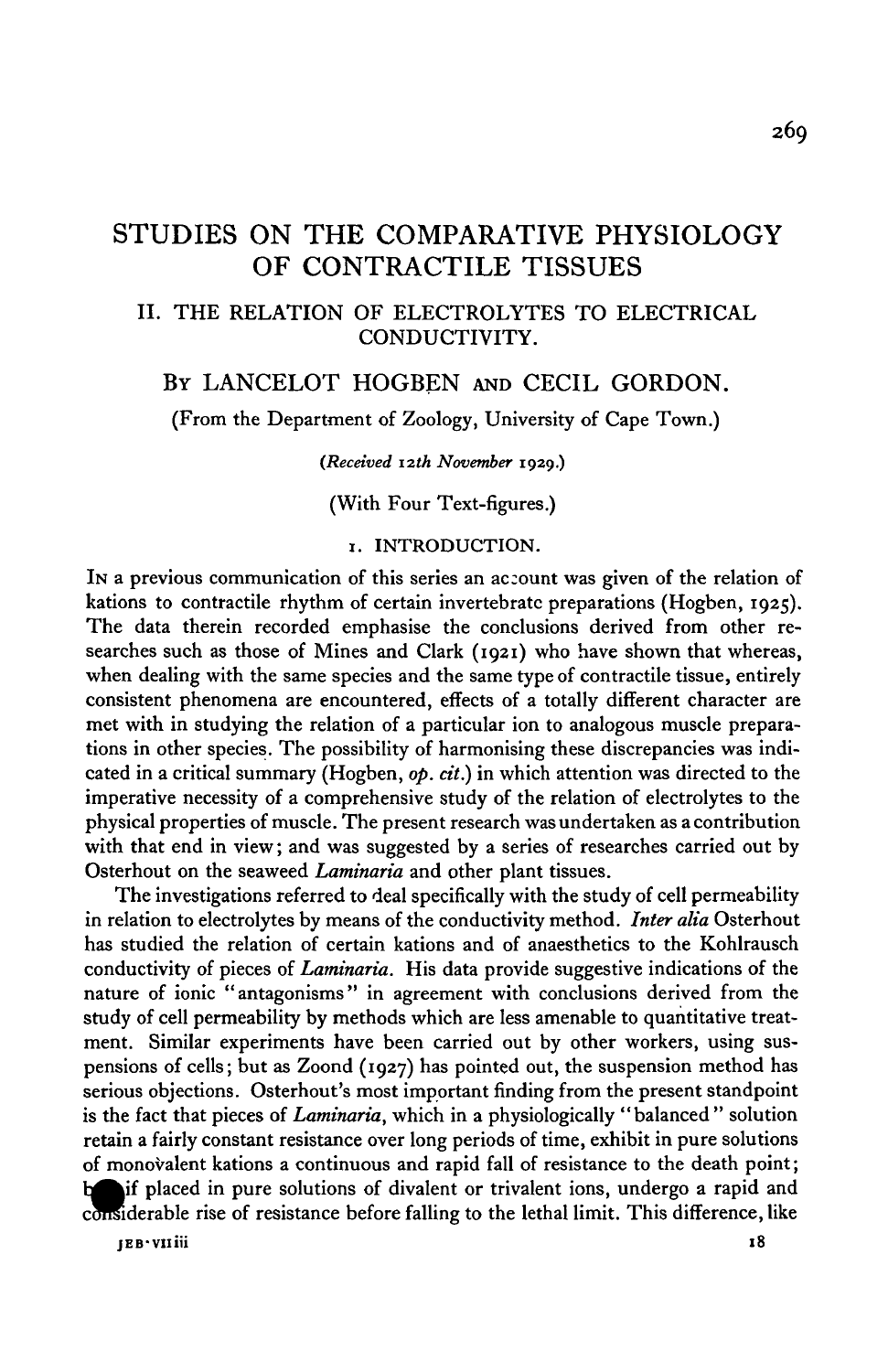the well-known antagonism of calcium and sodium ions which has been brought put in the study of cell permeability by other forms of procedure, finds a ready exposedtion along the general lines of Clowes' phenomenon; but like the latter gives us no clue to the striking contrasts between the action of sodium and potassium on the one hand or calcium, magnesium and barium on the other, contrasts familiar to every worker on ionic antagonisms in animal tissues. It was in the hope of applying Osterhout's method to animal tissues with a view to elucidating the specific action of ions that this investigation was undertaken.

In a short communication extensively quoted in his monograph on injury, recovery, etc., Osterhout (1919) has himself stated the substantial agreement of results obtained in experiments on frog's skin with his more comprehensive researches on plant tissues. He states that frog's skin placed in pure solutions of  $CaCl<sub>2</sub>$ , MgCl<sub>2</sub>, and HCl show a rapid rise in resistance followed by a fall to the lethal limit, placed in pure solutions of NaCl and KC1 they suffer a continuous diminution of resistance, while in sea water (isotonic with the tissue fluids) they remain during the same periods constant. No tables of quantitative data nor graphs are given; and the author concedes that his experimental data were less satisfactory than those obtained with plant tissues through lack of a sharp null point in the bridge measurements. This, as will be pointed out later, is a more serious criticism of the validity of his conclusions than Osterhout apparently realised. Preliminary experiments of the senior author showed in fact that to obtain a satisfactory null point with the Kohlrausch method applied to animal tissues it is essential to use variable condensers of high capacity in series with the standard resistance. As the investigation developed the necessity of a host of other precautions emerged. Some of these will now be set forth.

#### 2. METHODS.

A resistance bridge of the slide-wire type, an audio hummer of 1000 cycles, a standard resistance of 1000 ohms (non-inductively wound) with head phones as the null point instrument together with a variable capacity, formed the essential parts of the physical apparatus. In addition a suitable cell for the tissue itself was designed for the purpose. In detailing the methods employed attention will be paid to the following points in order:  $(1)$  the cell for holding the tissue,  $(2)$  the solutions employed, (3) the balancing of the capacity effect,  $(a)$  the errors arising from stimulation of the tissue by the bridge arm circuit, and  $(5)$  the regulation of temperature.

### (1) *The conductivity cell.*

The present design employed for the conductivity cell was the result of numerous trials with various types with the objective of obtaining one which should combine the most suitable design for purposes of electrical measure, compatible with holding the tissue without leakage. The arrangement is illustrated in Fig. 1, which is drawn to scale. A rectangular ebonite box of internal dimensions  $\zeta$  cm.  $\times$  2.3 cm.  $\times$  3.1 cm. was constructed in two halves with well-ground edges, between which two SS. plates,  $7 \text{ cm}$ , high, perforated with a circular hole  $0.85 \text{ cm}$ , in diameter, the lower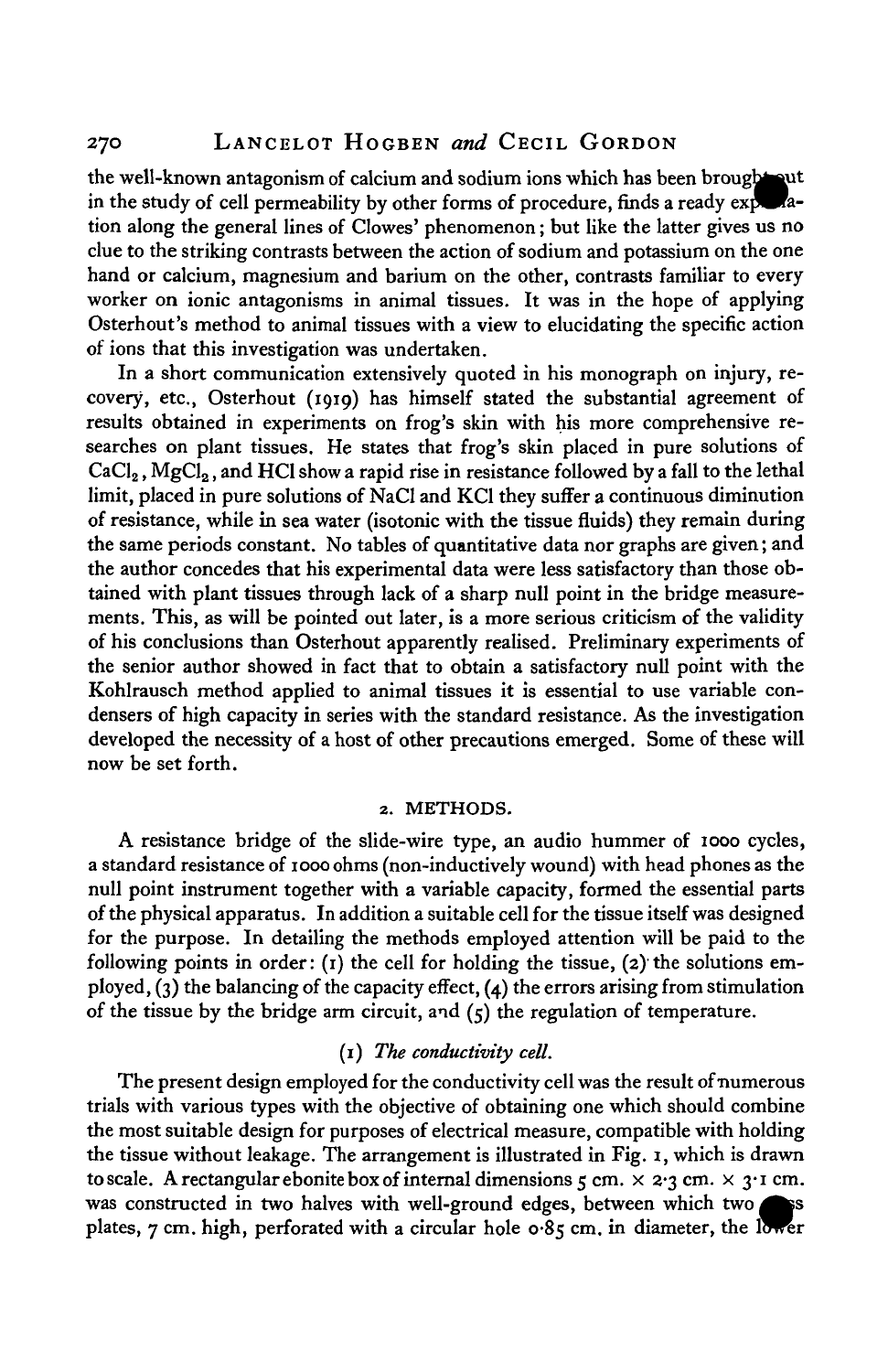# *Studies on the Comparative Physiology of Muscle* 271

ed being level with the floor of the trough, could be inserted between the two halves of the latter. The tissue was placed between the plates so that when the whole was kept in position by the spring screw *S,* current could only pass from one half of the trough into the other through the circular area of tissue between the two holes in the glass plates. Circular platinum electrodes of about 1-3 cm. diameter were applied close to the aperture on either side of the glass plates and held in position by an ebonite block grooved to rest on the top edge of the latter. The resistance of the small amount of fluid between the electrodes and the tissue was always small compared with that of the tissue itself, and the appropriate correction for this was made in all calculations of the net resistance of the tissue itself. No correction was necessary for capacity when no tissue was placed between the glass trays, since the capacity of the cell without the tissue was altogether negligible. Needless to say, all coiling of wire connections such as introduce inductances into the circuit was avoided.



When the edges of the two halves of the trough and the surfaces of the glass plates were vaselined this device proved perfectly watertight for flat tissues such as skin, but to preclude loss of the contents of the trough by leakage the whole apparatus was inserted in a second ebonite trough just sufficiently large to contain it. So long as the level of the fluid in the outer trough was not above the upper edge of the inner trough the resistance leakage was completely negligible.

In most experiments four cells were employed, two being filled with one fluid and two with the other whose influence was to be examined.

### (2) *Solutions employed.*

As the present investigation was restricted to the effects of kations, solutions of the chlorides of appropriate molarity were prepared from Merck's purest reagents (A.R. quality). As in the previous investigation of this series the formulae represent rtions by volume. The requisite hydrogen ion concentration was obtained by buh ing with sodium phosphate, the latter always being added before the addition of Ca, etc., to avoid precipitation.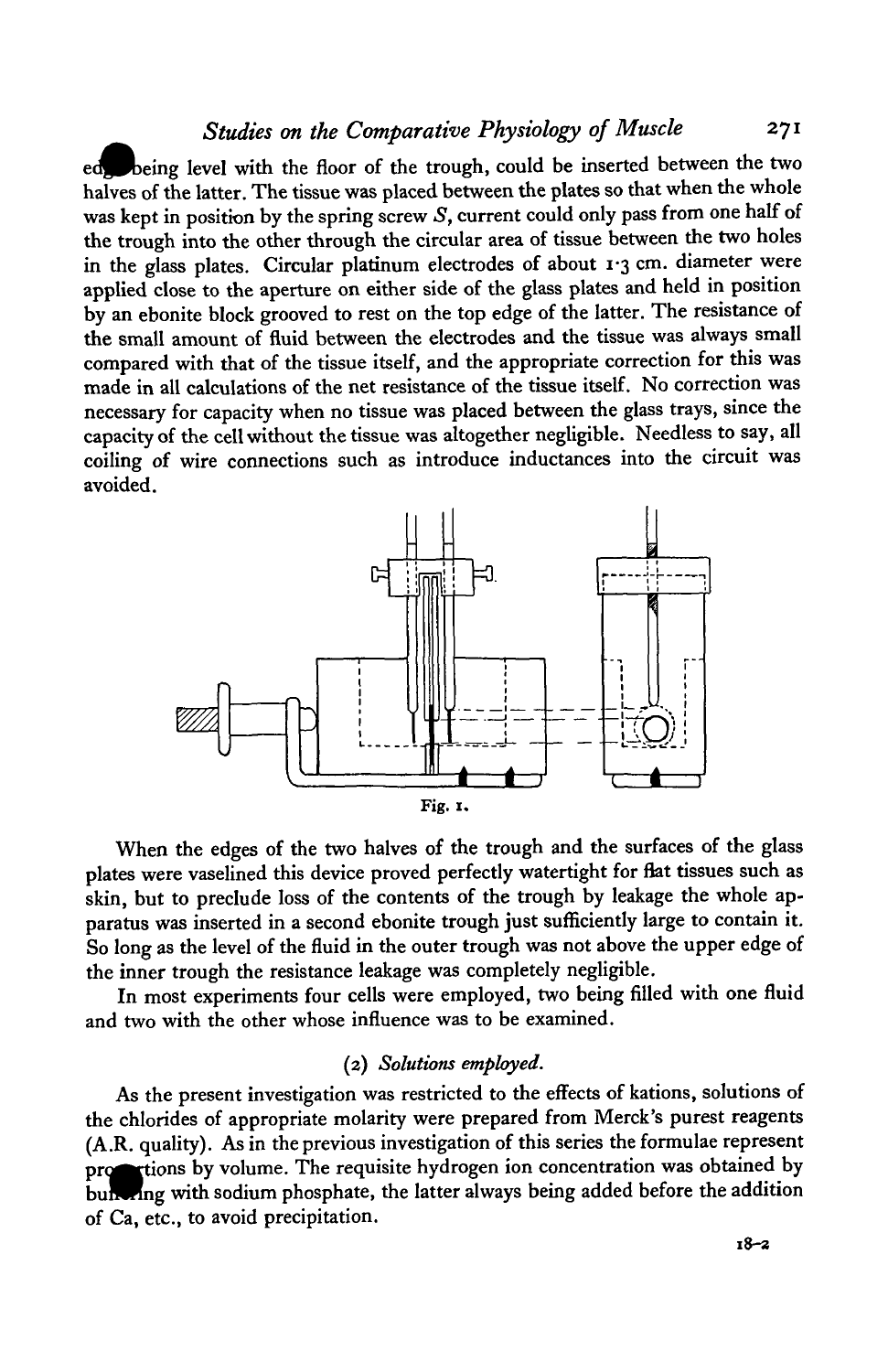### (3) *The capacity effect.*

In general in dealing with animal tissues in a cell of the type described, very large capacities were encountered. Osterhout in his researches on *Laminaria* employed a condenser of 0\*001 mf. The insertion of a piece of toad skin or muscle in the conductivity cell in these experiments introduced a capacity in some cases more than a hundred times as great. Pieces of skin placed one over the other appear to act like condensers in series; but to eliminate the capacity effect in this way is evidently an unsuitable procedure in studying the action of electrolytes for two reasons: first, that both surfaces of the tissue should be in contact with the fluid; secondly, owing to compressibility and variation in thickness it is impracticable to remove the tissue from the same position in the course of an experiment. In his paper on "A Comparison of Permeability in Plant and Animal Cells" Osterhout gives no information as to the capacities he employed, but he does note that "the measurement of the resistance of the frog skin was less accurate than that of *Laminaria*, the point of minimum sound in the telephone was more indefinite...." At the threshold of this investigation it was realised that failure to balance the capacity of the tissue would completely invalidate results obtained, and this in all probability accounts in part for the divergence between the results obtained by Osterhout and those of the present writers. It will be seen from the theory of the bridge given below that the bridge ratio only gives a valid measure of resistance when the capacity in both arms is so adjusted that a point of complete silence is obtained, and indeed the point of minimum sound varies enormously with different capacities. But before passing on to the theoretical aspect of the question the following experimental data may be appropriately inserted to illustrate the importance of the capacity effect.

*Experiment* 1. Skin of *Xenopus* at 5° C. in Na 100 : Ca 2 : K 2. M/8.

Bridge readings for different minima with varying capacity:

| (a) Living skin.         |                                       |  |  |  |  |
|--------------------------|---------------------------------------|--|--|--|--|
| Capacity<br>of condenser | Bridge reading<br>$(100 \text{ cm.})$ |  |  |  |  |
| ۰                        | 27                                    |  |  |  |  |
| o.ot                     | 27                                    |  |  |  |  |
| 0.02                     | 29                                    |  |  |  |  |
| 0.03                     | 20.5                                  |  |  |  |  |
| O O 4                    | 30.5                                  |  |  |  |  |
| 0.05                     | 31                                    |  |  |  |  |
| o·o6                     | 32                                    |  |  |  |  |
| o·o8                     | Complete silence<br>33                |  |  |  |  |
| O.OQ                     | Complete silence<br>34                |  |  |  |  |
| 0.10                     | 34                                    |  |  |  |  |
| O.11                     |                                       |  |  |  |  |
| 0.30                     | $\frac{35}{48}$                       |  |  |  |  |

Table I.

Taking the average of the two values for which complete silence was obtained weterve for the resistance 504 ohms and the capacity 0.165 mf. (vide infra).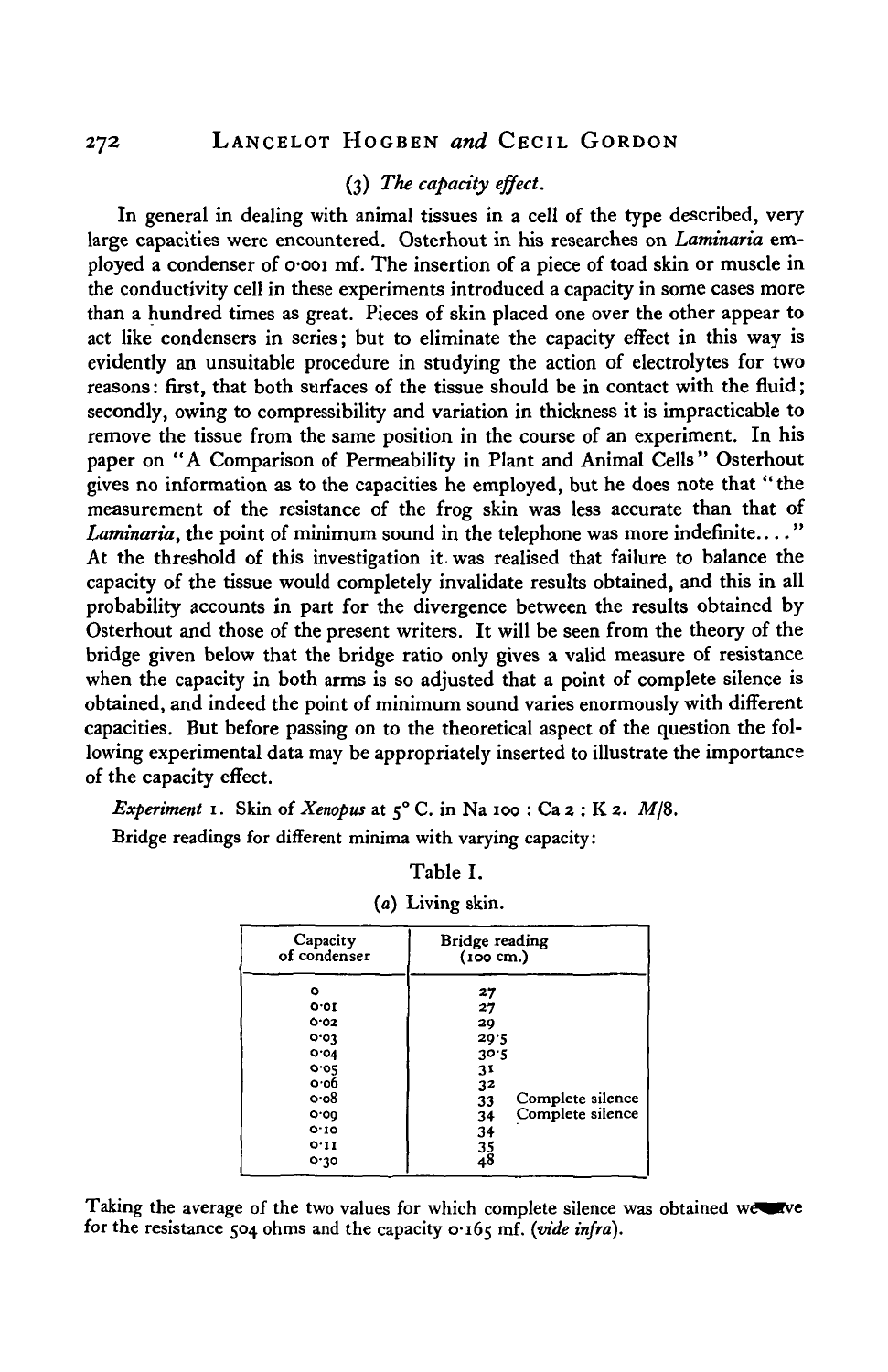#### Table II.

| $\mathcal{L}_{\mathcal{L}}$ is the same proved milled by steaming |                         |  |  |  |  |
|-------------------------------------------------------------------|-------------------------|--|--|--|--|
| Capacity                                                          | Null point              |  |  |  |  |
| ۰                                                                 | 16                      |  |  |  |  |
| O O I                                                             | $16.5$ Complete silence |  |  |  |  |
| 0.02                                                              | 16.5                    |  |  |  |  |
| 0.06                                                              | 17                      |  |  |  |  |
| 0.30                                                              | 20                      |  |  |  |  |

*(b)* Dead skin. (Same piece killed by steam.)

The resistance has now become 198 ohms and the capacity  $\sigma$  or  $\zeta$  mf. The resistance of the cell without tissue in this experiment was 190 ohms and capacity o-oi mf. In subsequent records the full experimental data will be left out and all results expressed in percentages of initial values.

In this investigation a Leeds Northrop three-dial variable condenser graduated in steps of o-ooi mf. from 1 mf. downwards proved adequate to obtain complete silence, and, since a difference of 0.002 mf. in determining the quality of the null point was detectible it will be seen from what follows below that working with capacities of 0-04 mf. the bridge method can yield measurement of changes of capacity with an error of less than 10 per cent. Since the fall in capacity at the death point is immensely greater proportionately than the fall in resistance, it is a matter of some interest to place on record capacity changes in the course of an experiment.

When introduced into the conductivity cell the tissue behaves like a leaking condenser. Campbell (1906) has applied the theory of condenser and resistance in parallel to the study of leaking condensers. The theory of our own procedure (Fig. 2) is as follows:

Let the potential between *A* and *B* be given by

$$
E = E_0 e^{ipt}
$$
  

$$
i_2 = \frac{E_0 e^{ipt}}{R} : i_1 = \frac{dQ}{dt} = C \frac{dE}{dt} = Cjp E_0 e^{ipt}
$$
  

$$
\therefore i_{12} = \frac{E_0 e^{ipt}}{R} + Cjp E_0 e^{ipt}.
$$

The effective resistance  $\rho = E/i_{12}$ 

$$
=\frac{E_0e^{ipt}}{E_0e^{ipt} (1/R+Cjp)}=\frac{R}{RCjp+1}.
$$

If a tissue with resistance *S* and capacity *K* is placed in one arm of the bridge, the bridge ratio at null point being  $A/B$  against the arm with resistance and capacity  $R, C$ ,

$$
\rho' = \frac{S}{SKjp + 1} \text{ and } \frac{\rho'}{\rho} = \frac{A}{B}.
$$
  

$$
\therefore \frac{S}{SKjp + 1} = \frac{AR}{B(RCjp + 1)}, \text{ or } AR(SKjp + 1) = BS(RCjp + 1).
$$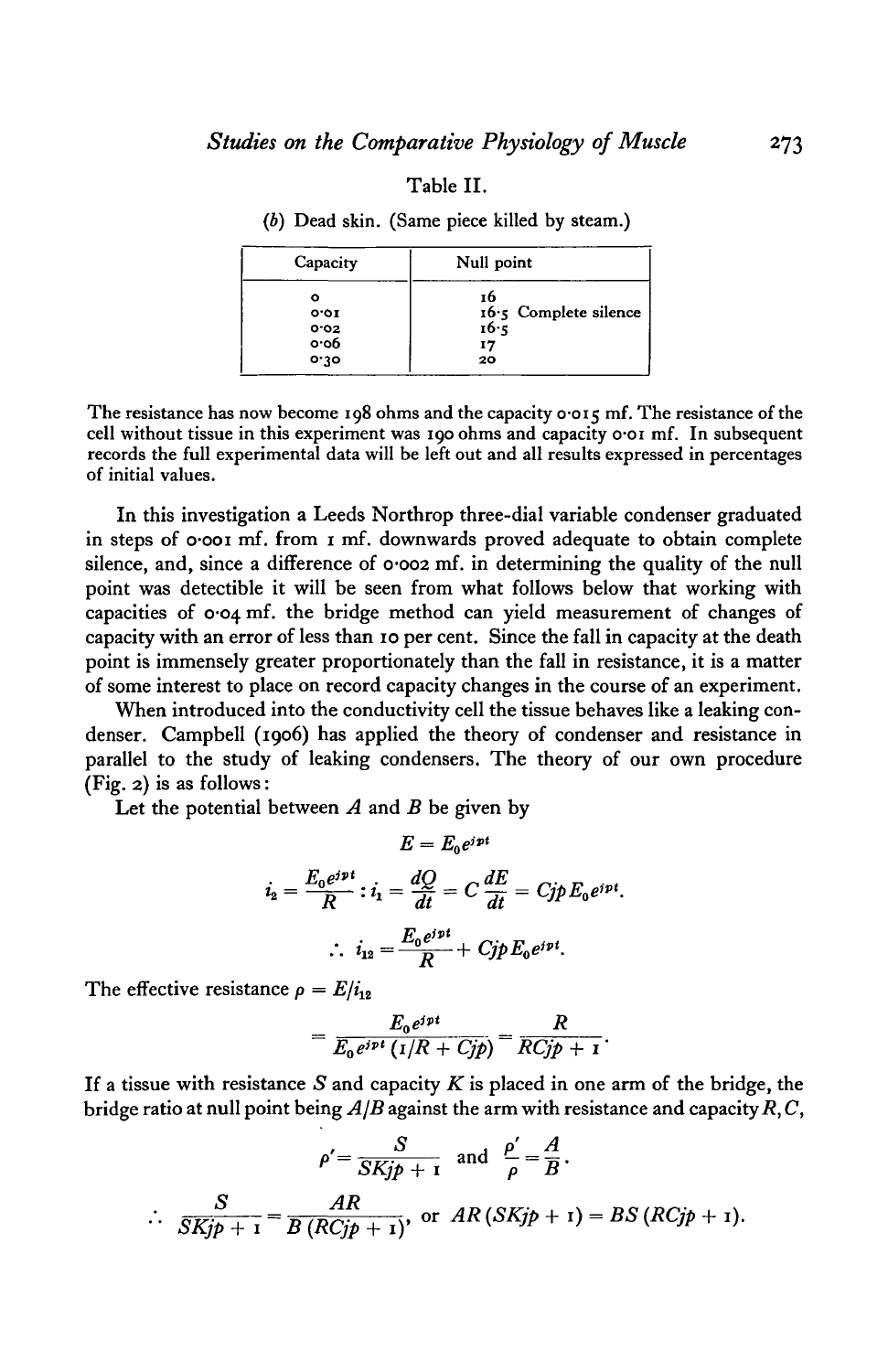# 274 LANCELOT HOGBEN and CECIL GORDON

Equating real to real and imaginary to imaginary,

$$
AR = BS \text{ and } AK = BC,
$$
  
or  

$$
R/S = B/A; K/C = B/A.
$$

From the above it will be seen that a null point is obtained when the ratio of the capacities is the inverse of the resistance ratio.



Fig. 2.

### (4) *Stimulation*—*the Dixon effect.*

The present investigation was initiated by the senior author in 1925, and the publication of later experiments by both the collaborators after satisfactory treatment of the capacity effect was delayed by the attempt to disclose the significance of inconsistencies, the source of which eventually proved to be due to the effect on the condition of the tissue itself of the current in the arm containing the conductivity cell.

At first it was found that more uniform results were obtained by cutting down the strength of the current delivered by the audio hummer, and further, that on placing additional electrodes in the conductivity cell so that an A.c. could be passed through the tissue immediately before taking a reading, rapid changes in resistance such as occurred periodically in earlier experiments could be produced. These were at first attributed to dimensional changes in the tissue (muscle) employed, but such an explanation was invalidated partly by reasons which appear later and partly by the discovery that in general a mild alternating current when passed thro^k a variety of tissues produces reversible changes of resistance. When this conclusion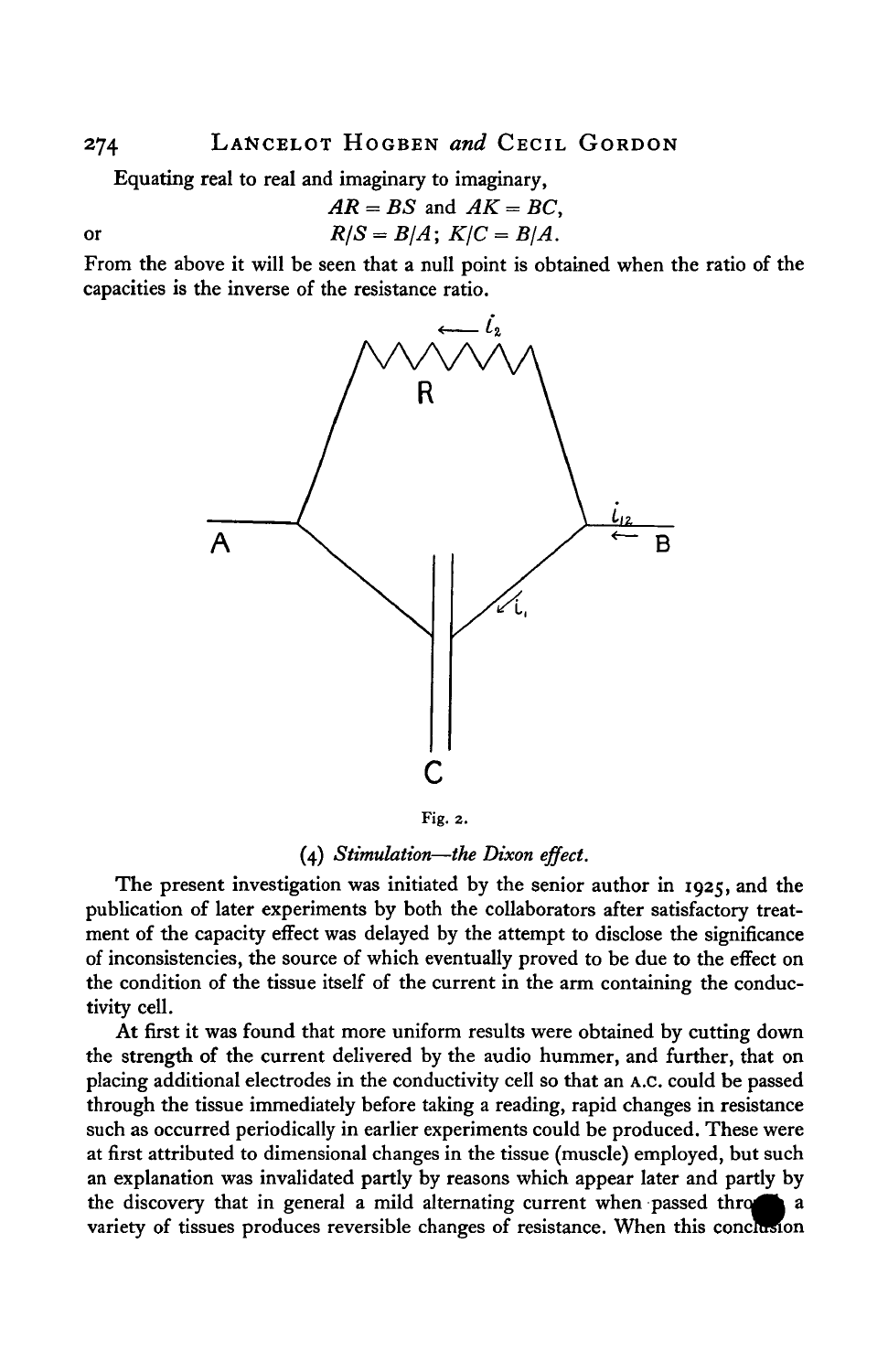*Studies on the Comparative Physiology of Muscle* 275

had been reached Dixon and Clark (1927) published an independent account of the of electrical currents on the resistance of plant tissues. The effect they described is exactly analogous to that which the present authors had obtained, and it is perhaps of some general theoretical interest apart from the immediate issue in relation to a more precise definition of irritability.

It has become customary in biological text-books to refer to irritability as a primary property of protoplasm, and though the concept is capable of easy definition as applied to nerve, gland cell, or an amoeba, it hardly suffices as a physical definition when a connective tissue corpuscle is under consideration. Changes in resistance of filter paper soaked in oil have been found by the present writers to follow the application of direct or mild alternating currents. These probably depend, since in all cases the changes are of the nature of a fall, on facilitating polar orientation at the oil water interphase in an emulsion. But such changes were in no case found to be of a reversible type.

#### Table III.

| Time<br>h. m.              | Capacity           | Resistance |
|----------------------------|--------------------|------------|
| 55<br>45                   | 120                | 161        |
| 56<br>20                   | 120                | 158        |
| 56<br>25                   | 120                | 161        |
|                            | Stimulated 30 sec. |            |
| 56<br>26                   | 80                 | 126        |
| 28<br>56                   | 80                 | 137        |
| 56<br>29                   | 90                 | 149        |
| 56<br>3 <sup>o</sup>       | 90                 | 151        |
| 33                         | 100                | 151        |
| 56<br>56<br>63<br>68<br>57 | 110                | 154        |
| 20                         | 110                | 220        |
| 45                         | 100                | 243        |
| 79.<br>35                  | 90                 | 244        |
| 95<br>25                   | 90                 | 232        |
|                            | Stimulated 30 sec. |            |
| 26<br>95                   | 70                 | 179        |
| 30<br>95                   | 80                 | 181        |
| -50<br>95                  | 80                 | 180        |
| - 25<br>II3                | 80                 | 195        |
| 127<br>- 25                | 90                 | 149        |
| 135<br>30                  | 90                 | 136        |
| 140<br>oo                  | 70                 | 108        |
|                            | Stimulated 30 sec. |            |
| 140<br><b>OI</b>           | 40                 | 80         |
| 152<br>oo                  | 40                 | 69         |
| 163<br>- 40                | 30                 | 61         |
| 187<br>15                  | 30                 | 42         |
|                            | Stimulated 30 sec. |            |
| 16<br>187                  | 30                 | 40         |

### Skin of Xenopus. **Initial resistance and capacity ioo.**

It is hoped later to investigate more extensively these phenomena, particularly begause in the case of some tissues the effect of stimulation was so small as to leave the possibility that they were determined when the change was a fall in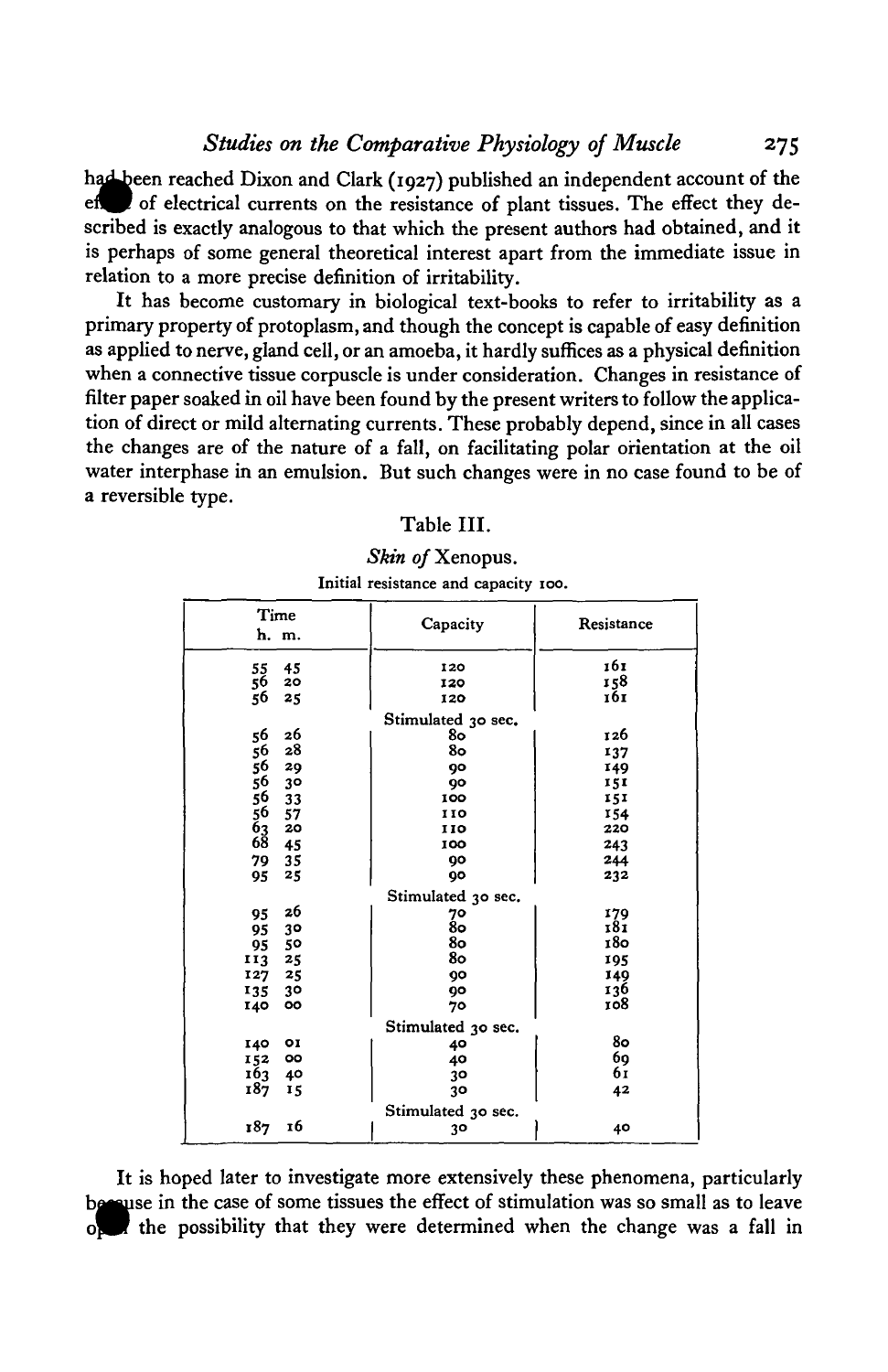### 276 LANCELOT HOGBEN *and* CECIL GORDON

resistance by heating effects of the current. In consequence it would be premature to put forward the universality of what may conveniently be called the Dixon kt. In these experiments an induction coil of the type employed for stimulating muscle nerve preparations could be thrown at will into circuit with the stimulating electrodes. Dixon and Clark found that by varying the strength and duration of the current a positive or negative change in the resistance of ivy leaves could be reproduced reversibly. In the present investigation a change of one or the other type was found to be characteristic of the particular tissue, and it remains to be ascertained whether either type of effect can be obtained with appropriate methods. In the case of muscular tissue from the ventral abdominal wall of the South African clawed toad, *Xenopus,* a large increase of resistance occurs after stimulation, and since it increases for an appreciable period after cessation of stimulus the possibility that it is due to dimensional changes is precluded, quite apart from the fact that the strength of the spring in the conductivity cell was such as to ensure isometric contraction.

An experiment on dorsal skin of *Xenopus* was undertaken to test how long the tissue retained its power to respond reversibly by fall of resistance after stimulation. It also shows that in the case of skin a considerable change in capacity accompanies the fall of resistance. The time in hours after the tissue was placed in Osterhout's solution for frog's skin (sea water diluted one in five) is given; and the capacities and resistances expressed as percentages of the initial values in Table III.

| Time<br>(min.)               | Control | Stimulated tissue  |
|------------------------------|---------|--------------------|
| $\frac{35}{36}$              | 100     |                    |
|                              |         | 100                |
|                              |         | Stimulated 30 sec. |
| 37                           |         | 118                |
| $38^{\circ}$                 | 100     |                    |
| $41$<br>$42$<br>$56$<br>$69$ |         | 112                |
|                              | 100     |                    |
|                              |         | 106                |
|                              | 100     | 104                |
| 92                           | 102     |                    |
| 94                           |         | 104                |
|                              |         | Stimulated 30 sec. |
| 95                           |         | 114                |
| 97                           | 101     |                    |
| 108                          | 101     | 112                |
| 120                          | 101     | 100                |
| 179                          | 101     | 109                |
|                              |         | Stimulated 30 sec. |
| 180                          |         | 122                |
| 195                          | IOI     | 122                |
| 274                          |         | 120                |
|                              |         | Stimulated 30 sec. |
|                              |         | 134                |
| 275<br>276                   | 102     |                    |
| 283                          | IOI     | 134                |

Table IV.

**The time is reckoned from the setting up of the experiment.**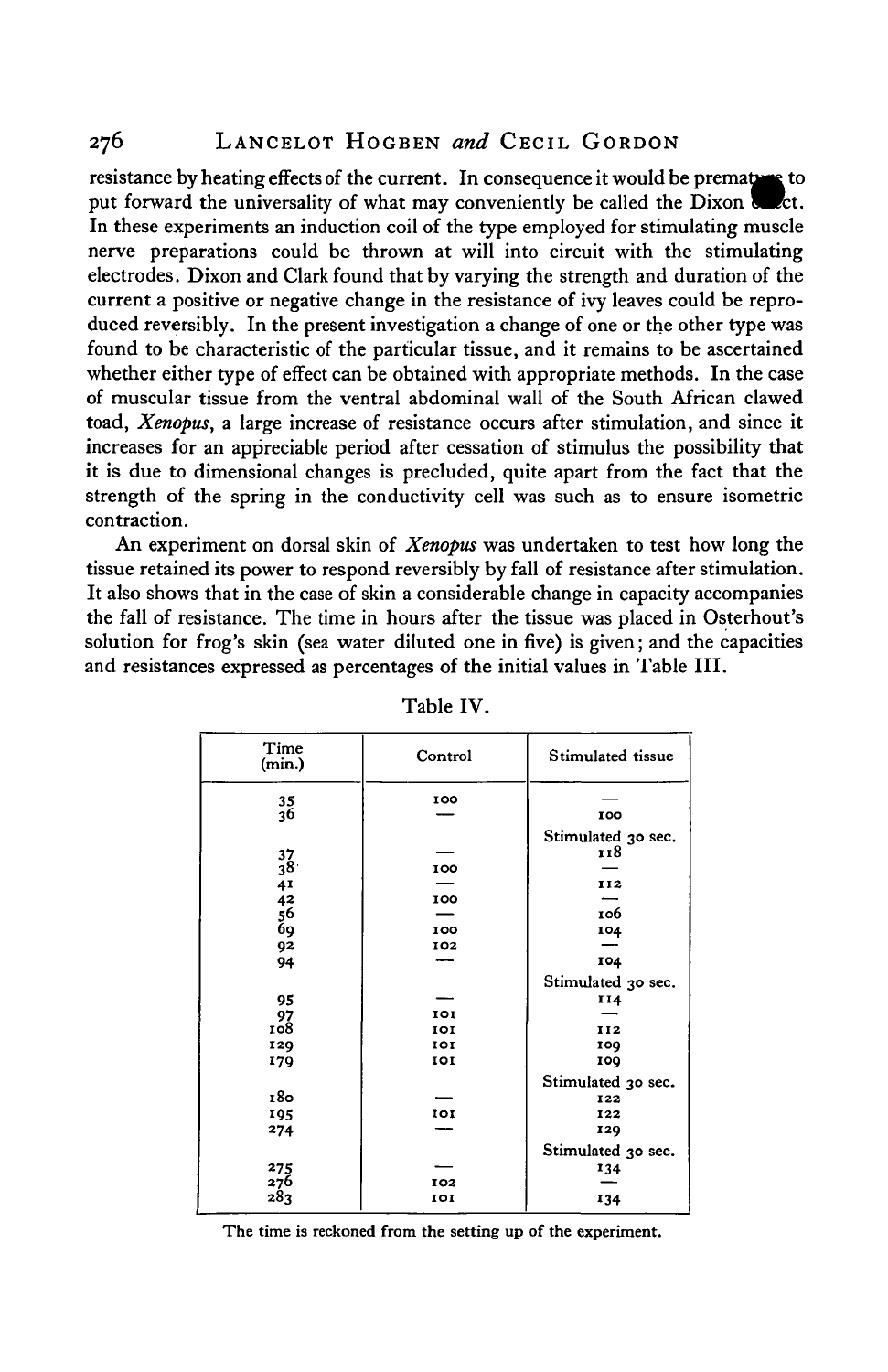able IV refers to an experiment on the ventral abdominal muscle of *Xenopus* in a composed by volume of  $M/8$  chlorides of Na 100 : K 2.5 : Ca 2.5, pH 7.6, at 7° C., the resistances of a piece of stimulated and unstimulated muscle are given below. The increase of capacity on stimulation was consistent but not of sufficient magnitude to be certainly outside the limit of experimental error.

The results obtained in another experiment carried out on the ventral abdominal musculature of *Xenopus laevis,* and representative of a long series of experiments on the same tissue, are graphically presented in Fig. 3. The slow recovery, as already remarked, indicates that we are not here dealing with a dimensional change.



Other experiments were carried out with a variety of tissues, including liver of *Xenopus* and the thallus of *Laminaria.* A slight change in resistance occurs in the latter case of the order of less than 1 per cent. This is too small to affect the interpretation of Osterhout's researches. Of such experiments Table V, in which the immersion medium was Ringer's solution, is illustrative.

In the last experiment the capacity of the tissue, which was necessarily relatively thick, was too small to be measured with precision adequate to detect a change. In general we have found that the capacity of a thin piece of tissue is higher than a thick piece, that is to say, the different layers of cells behave like condensers arranged in series. There is no fundamental difference as regards animal and plant tissues. Tloferh the capacities encountered by Osterhout in his experiments on *Laminaria* were low, this was simply because he used a thick piece of tissue and generally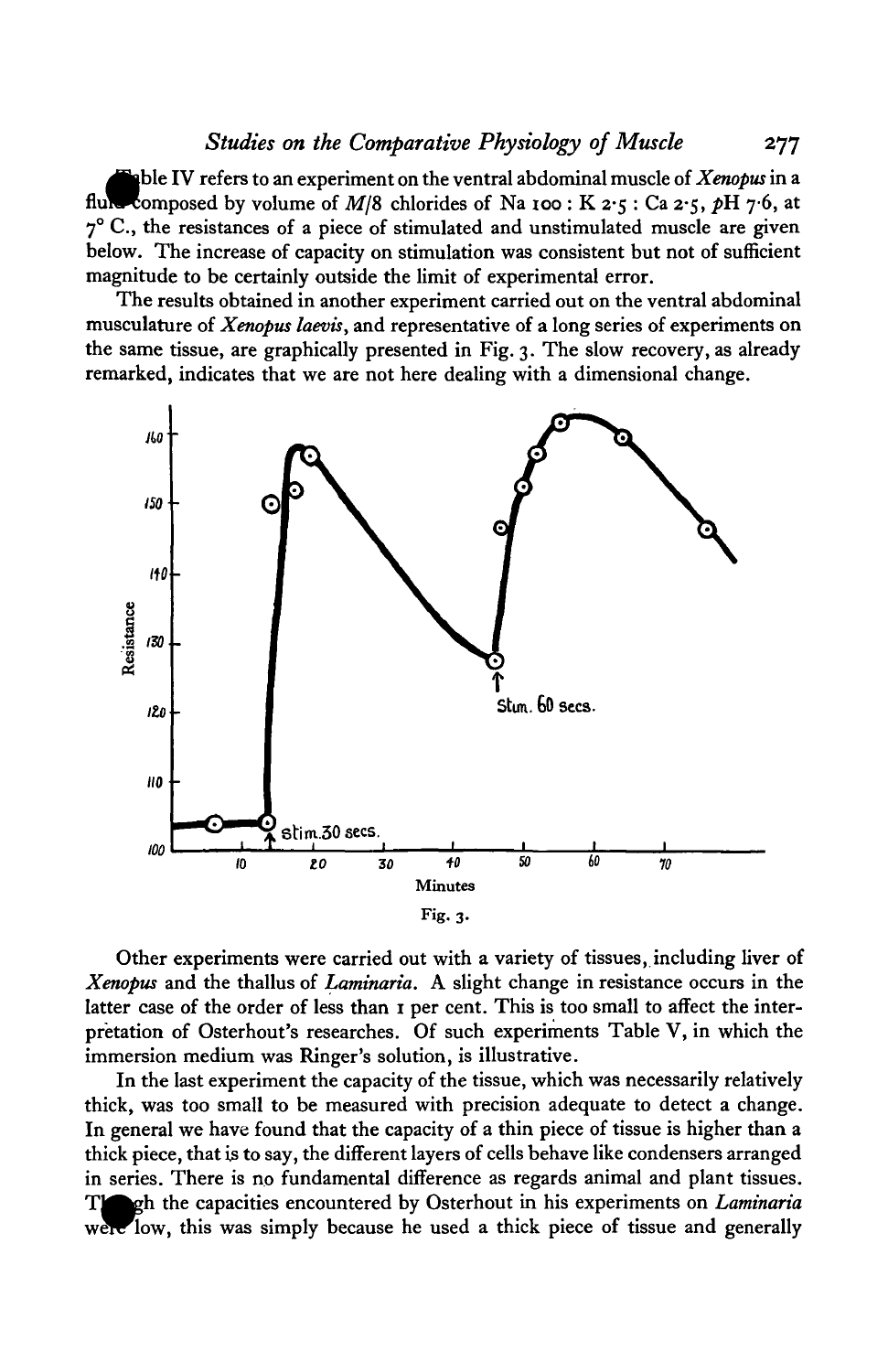several pieces of thallus placed one over the other. A thin leaf like Virginia  $C$ may have a capacity of the same order as the animal tissues used in most or our experiments.

 $(5)$  One other point in the control of experiments of this type is the maintenance of constant temperature. As the summer temperature in Cape Town is fairly high, it was necessary to maintain a level lower than room temperature. The highest constant temperature which we could maintain satisfactorily with a Frigidaire thermostat was about 8° C. Most experiments were carried out round about this figure.

| Time<br>(min.)             | Capacity           | Resistance      |
|----------------------------|--------------------|-----------------|
| (i) Virginia Creeper leaf: |                    |                 |
| ۰                          | 100                | 100             |
| Ĩ.                         | 100                | 100             |
|                            | Stimulated 30 sec. |                 |
| 2                          | 115                |                 |
|                            | 110                | $\frac{79}{82}$ |
| $\frac{4}{8}$              | 115                | 86              |
| 12                         | 110                | 93              |
| 28                         | 120                | 96              |
|                            | Stimulated 30 sec. |                 |
| 29                         | 130                | $\frac{83}{86}$ |
| 3I                         | 115                |                 |
| (ii) Ovary of Xenopus:     |                    |                 |
| ο                          |                    | 100             |
|                            | Stimulated 30 sec. |                 |
| I                          |                    | 105             |
| 7                          |                    | 105             |
|                            | Stimulated 30 sec. |                 |
| 8                          |                    | 110             |
| 9                          |                    | 112             |
| 12                         |                    | 108             |
| 14                         |                    | 107             |
| 25                         |                    | 107             |
|                            | Stimulated 30 sec. |                 |
| 26                         |                    | 112             |
| 27                         |                    | 112             |
|                            |                    |                 |

Table V.

#### 3. EXPERIMENTAL DATA.

We have dealt somewhat extensively with the methods employed to emphasise the fact that the greatest care was taken to apply successfully Osterhout's method to the study of permeability of animal tissues. The investigation was undertaken with the hope that a method which had proved so suggestive in the study of plant tissues could hardly fail to yield significant conclusions, if employed in animal physiology. After working on these lines for more than three years, during which various sources of error which do not intrude in the case of plant tissues have been eliminated, we are driven to the following conclusions, based on the study  $\bullet$  a variety of animal tissues from a variety of species: *(a)* that as regards changes of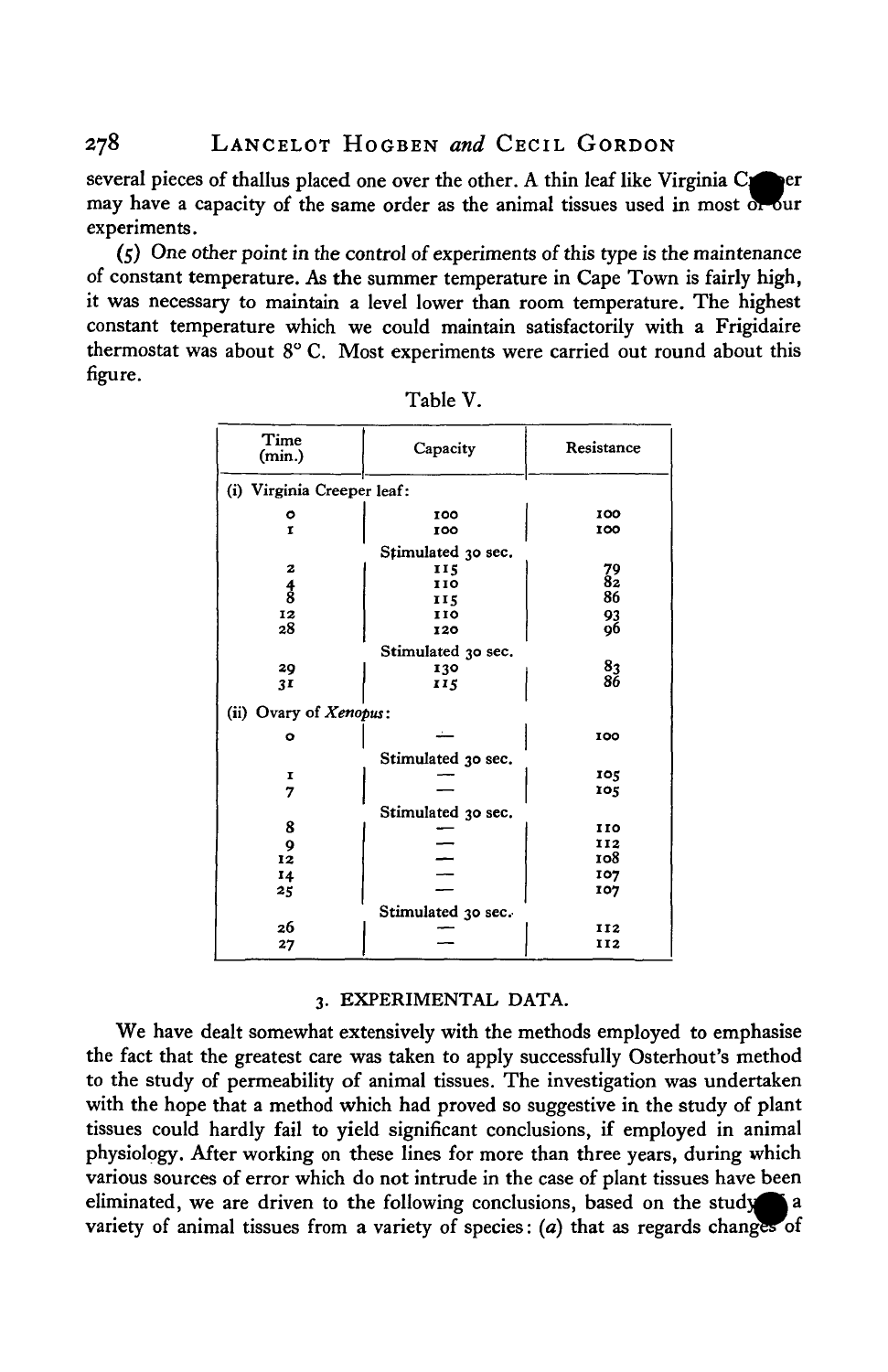*Studies on the Comparative Physiology of Muscle* 279

resktance of surviving animal tissues the Kohlrausch method cannot be made to yield results of adequate consistency for the purpose defined; *(b)* that no general antagonism between the influence of monovalent and divalent ions can be demonstrated for animal tissues by this method;  $(c)$  the results of most experiments suggest that, even when dealing with tissues whose cellular elements are homogeneous, the changes in resistance which occur either in "balanced " or "unbalanced" media are attributable to the contribution of more than one structural component—possibly within the cell itself—and do not follow any simple quantitative laws such as Osterhout has studied in the case of *Laminaria.*

Our original intention was to concentrate upon the study of resistance and capacity changes in muscular tissues, of which a variety from different species were employed. Our complete failure to obtain the results anticipated led us in addition to carry out a long series of experiments on the skin of *Xenopus laevis.* It will be remembered that Osterhout bases his belief that the Kohlrausch method is applicable to animal physiology on experiments carried out on frog's skin. It is unfortunate that he gives no graphs or tables of his experimental data in this connection. But he emphasises the conclusion that in pure solutions of sodium chloride or potassium chloride the resistance of frog's skin like that of *Laminaria* thalli continuously diminishes, whereas in solutions of calcium and magnesium chlorides the resistance of frog's skin like pieces of *Laminaria* at first increases considerably before falling to the lethal limit.

### Table VI.

#### *Skin of* Xenopus.

| A, o't $M$ NaCl. | B, Sea water $\mathbf{r}$ : 5. $\mathbf{7}^{\circ}\mathbf{C}$ . |
|------------------|-----------------------------------------------------------------|
|------------------|-----------------------------------------------------------------|

| Time                                                                                                                                                                     | Capacity                                                                                       |                                                                                                | Resistance                                                                                     |                                                                                                |  |
|--------------------------------------------------------------------------------------------------------------------------------------------------------------------------|------------------------------------------------------------------------------------------------|------------------------------------------------------------------------------------------------|------------------------------------------------------------------------------------------------|------------------------------------------------------------------------------------------------|--|
| h. m.                                                                                                                                                                    | $\boldsymbol{A}$                                                                               | B                                                                                              | $\boldsymbol{A}$                                                                               | B                                                                                              |  |
| $\circ$<br>oo<br>۰<br>$\frac{13}{38}$<br>۰<br>05<br>I<br>30<br>I<br>I<br>$\frac{55}{18}$<br>$\overline{2}$<br>4<br>03<br>11<br>05<br>19<br>35                            | 100<br>120<br>200<br>200<br>200<br>200<br>205<br>205<br>210<br>215                             | 100<br>185<br>240<br>305<br>28 <sub>5</sub><br>290<br>285<br>290<br>290<br>300                 | 100<br>136<br>158<br>161<br>161<br>166<br>167<br>180<br>190<br>200                             | 100<br>119<br>150<br>180<br>188<br>193<br>196<br>207<br>227<br>239                             |  |
| 21<br>55<br>25<br>15<br>33<br>40<br>46<br>50<br>56<br>oo<br>60<br>40<br>63<br>25<br>69<br>35<br>82<br>40<br>88<br>45<br>107<br>05<br>117<br>IO<br>128<br>55<br>oo<br>140 | 205<br>200<br>215<br>215<br>210<br>205<br>200<br>200<br>190<br>190<br>165<br>18ŏ<br>170<br>170 | 275<br>290<br>290<br>300<br>300<br>285<br>290<br>300<br>315<br>315<br>320<br>345<br>320<br>320 | 204<br>197<br>194<br>190<br>193<br>204<br>207<br>200<br>220<br>225<br>249<br>242<br>242<br>227 | 253<br>239<br>251<br>249<br>249<br>259<br>253<br>232<br>227<br>217<br>213<br>190<br>172<br>150 |  |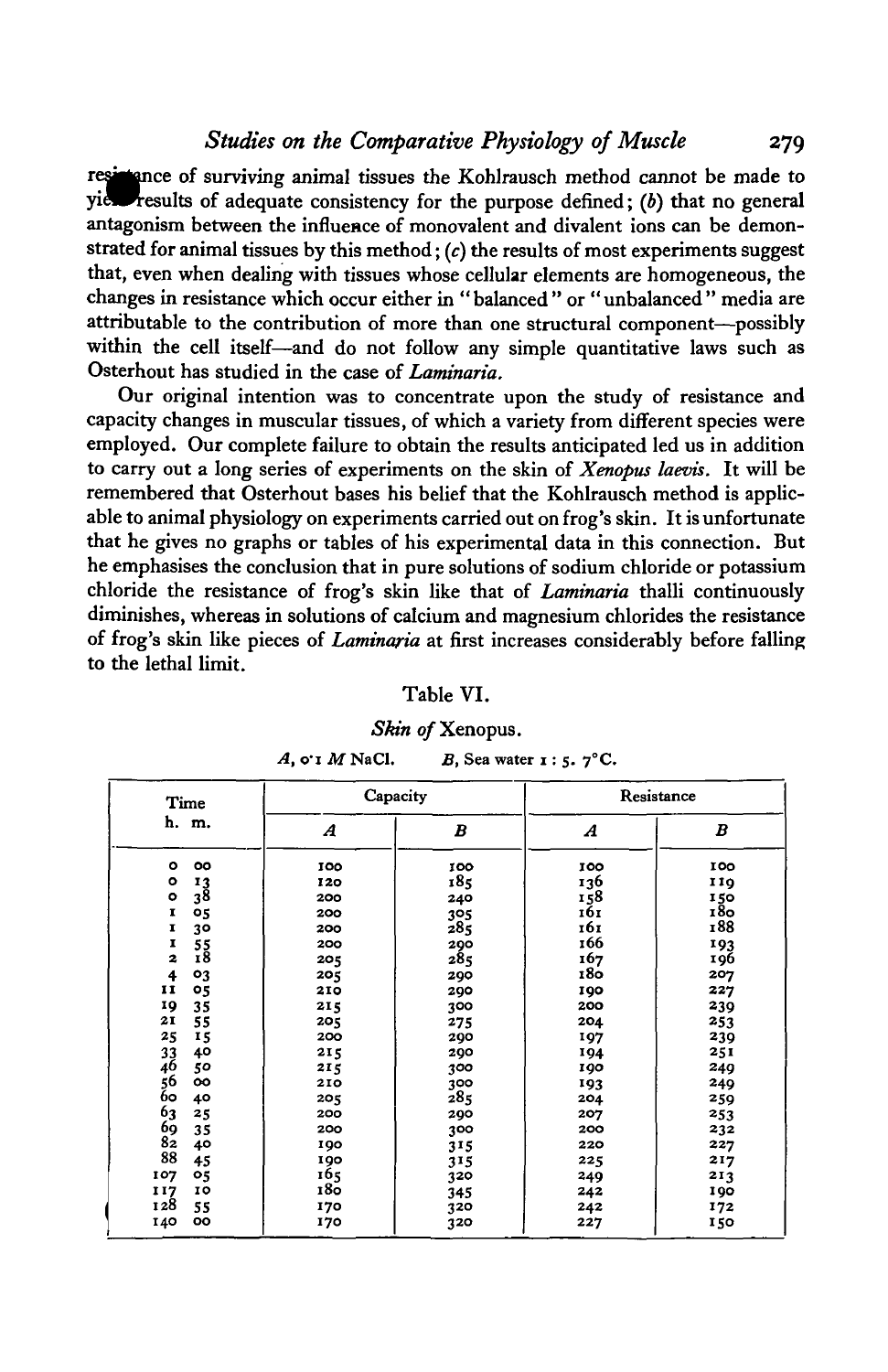As a "balanced" solution for frog tissues Osterhout employed isotonized water. Experiments on the skin of  $Xenopus$ , repeatedly performed by us and  $\alpha$ fieguarded from sources of error which were uncontrolled in Osterhout's work, are in complete disagreement with all the conclusions stated above.

In the first place, it is to be noted that the one conclusion uniformly sustained by our experiments is the fact that the resistance of skin of *Xenopus* increases in pure sodium chloride. Table VI records a typical experiment in which, following Osterhout's prescription, one-tenth molar concentration was taken to be isotonic with the tissue. Two pieces of skin, *A* and *B,* were taken from the back of the same animal. The practice of taking different pieces of tissue from the same animal was generally adopted to avoid individual variability.

To emphasise the lack of uniformity obtained with tissues from the same individual, treated simultaneously in the same manner, it is worth while perhaps inserting a protocol of another representative experiment in which the immersion fluid was for both pieces of tissue Osterhout's "balanced" solution. The actual constants are appended for reference. The crude order of consistency which this experiment illustrates shows, apart from other considerations, how little may be expected from the Kohlrausch method as a means of studying permeability of animal tissues to electrolytes. In a perfectly flat plate of tissue-like skin there is little likelihood that injury owing to crushing of the cells between the plates of the conductivity cell will affect the result. A good deal of care was, as a matter of course, exercised to avoid crushing, and in the experiments with muscle referred to later additional precautions were taken.

#### Table VII.

### *Two pieces of skin of* Xenopus\*.

| Time                |     | Capacity |     | Resistance |
|---------------------|-----|----------|-----|------------|
| h. m.               | A   | B        | A   | B          |
| $\bullet$<br>oo     | 100 | 100      | 100 | 100        |
| о8<br>$\bullet$     | 70  |          | 103 | --         |
| $\bullet$<br>17     |     | 100      |     | 111        |
| $\bullet$<br>22     | 60  |          | 118 |            |
| 38<br>$\bullet$     | 60  |          | 134 |            |
| 46<br>$\bullet$     |     | 110      |     | 118        |
| $\mathbf{I}$<br>оo  |     | 120      |     | 119        |
| I<br>07             | 60  |          | 147 |            |
| 22<br>1             |     | 120      |     | 119        |
| 1<br>23             | 60  |          | 150 |            |
| $\mathbf{z}$<br>12  | 6о  | 130      | 150 | 118        |
| 3<br>30             | 70  | 130      | 147 | 119        |
| 40<br>4             | 70  | 130      | 146 | 118        |
| 3 <sup>o</sup>      | 70  | 135      | 146 | 121        |
| $\frac{5}{6}$<br>18 | 70  | 135      | 146 | 121        |

### **Sea water 1:5. 7° C**

**•** Max. capacity per sq. mm. tissue was  $1.52 \times 10^{-3}$  mf. and  $2.18 \times 10^{-3}$  mf. Fluid re 167 and 176 ohms. Max. resistance of tissues 785 and 341 ohms.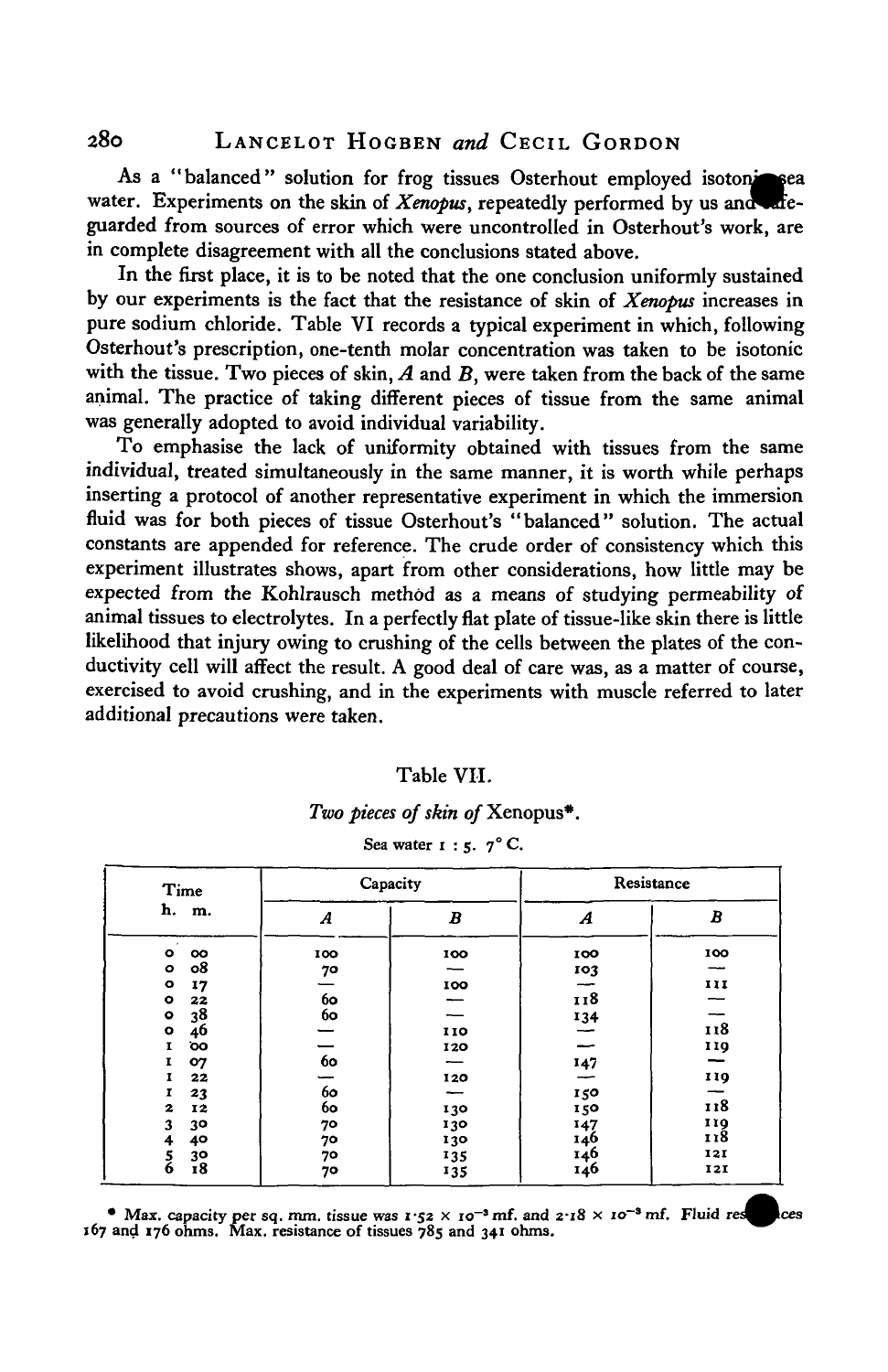The variability obtained with different pieces of tissue immersed in tenth molar m chloride was of the same order, but in all cases a definite rise of resistance was recorded contrary to Osterhout's findings. An experiment carried out simultaneously on four pieces of the skin of *Xenopus* may be cited.

### Table VIII.

*Skin of* Xenopus.

|  | o'I M NaCl. Four pieces of skin. (Resistance only.) $15^{\circ}$ C. pH 7.2. |  |  |  |
|--|-----------------------------------------------------------------------------|--|--|--|
|--|-----------------------------------------------------------------------------|--|--|--|

| Time<br>h. m.         | А   | B   | с   | D   | Mean |
|-----------------------|-----|-----|-----|-----|------|
| $\infty$<br>$\bullet$ | 100 | 100 | 100 | 100 | 100  |
| 10<br>$\bullet$       | 102 | 104 | 100 | 101 | 102  |
| $\infty$<br>1         | 110 | 113 | 98  | 108 | 107  |
| 30<br>3               | II  | 118 | 98  | 113 | 110  |
| œ<br>7                | 116 | 127 | 97  | 117 | 114  |
| 11<br>30              | 111 | 137 | 98  | 119 | 110  |
| 16<br>45              | 130 | 137 | 102 | 123 | 123  |
| 23<br>15              | 141 | 125 | 111 | 123 | 125  |



It is highly unlikely that the secretion of mucus by the skin enters into this discrepancy between our own observations and those of Osterhout. Indeed the experiments showing fall of resistance on stimulating the skin recorded in the previous section dispose effectively of this remote possibility. There remains the influence of osmotic pressure of the medium which would affect the dimensions of the system. It is more general to take a solution of sodium chloride about one-eighth molar concentration as isotonic with Amphibian tissues than one-tenth, as in Osterhout's riments. This does not affect the character of the result as indicated by the experiment represented in Fig. 4 and repeatedly performed with analogous results.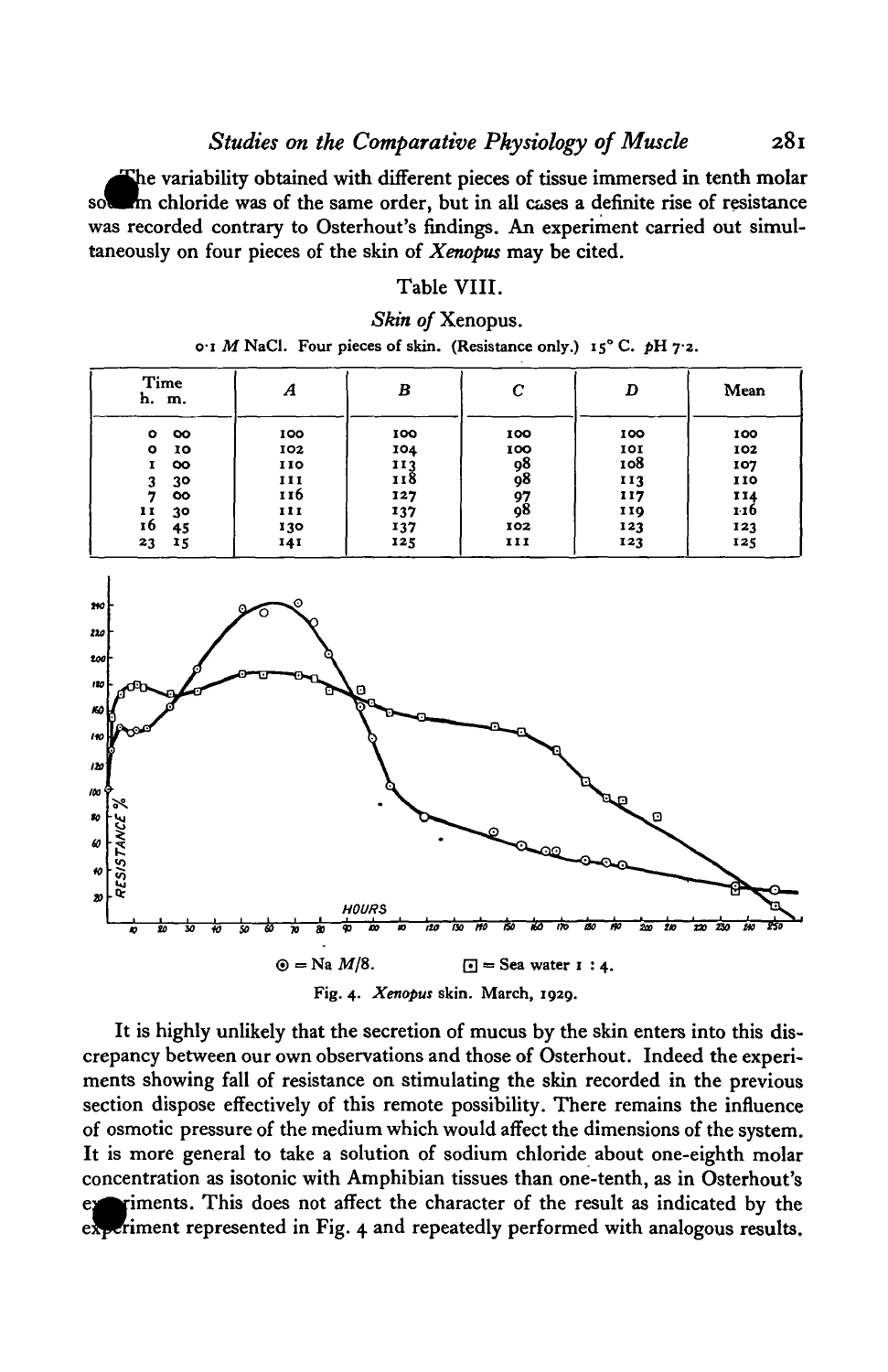### 282 LANCELOT HOGBEN *and* CECIL GORDON

ment was undertaken. It will be seen from Table IX that a rise of resistance action-To eliminate this source of disagreement completely however the following exeripanies immersion of skin of *Xenopus* in sodium chloride solutions of concentration within the range one-sixth to one-twelfth molar.

#### Table IX.

#### Xenopus *skin.*

| pH 7.2. Readings for $M/6$ , $M/10$ , $M/12$ based on mean of four pieces of |  |                                                                          |  |  |
|------------------------------------------------------------------------------|--|--------------------------------------------------------------------------|--|--|
|                                                                              |  | tissue at $15^{\circ}$ C.; $M/8$ two pieces of tissue at $18^{\circ}$ C. |  |  |

| Time<br>h. m.                                   | M/6            | M/8      | $M$ /10 | M/12             |
|-------------------------------------------------|----------------|----------|---------|------------------|
| $\bullet$<br>10                                 |                |          | 102     |                  |
| $\bullet$<br>20                                 |                | 108      |         |                  |
| $\mathbf{o}$<br>35                              |                |          |         | 107              |
| $\bullet$<br>40                                 | 109            |          |         |                  |
| I<br>oo                                         |                |          | 107     |                  |
| I<br>15                                         | 110            |          |         |                  |
| I<br>30                                         |                |          |         | 104              |
| I<br>40                                         |                | 120      |         |                  |
| 30                                              |                |          | 110     |                  |
| 334566<br>50                                    |                |          |         | $\overline{105}$ |
| oo                                              |                | 128      |         |                  |
| 35                                              | 120            |          |         |                  |
| 05                                              |                |          |         | $\frac{106}{1}$  |
| 50                                              |                | 126      |         |                  |
| $\overline{\mathbf{3}}$<br>oo                   |                |          | 114     | $\frac{1}{1}$    |
| 30                                              | 123            |          |         |                  |
| $\frac{9}{11}$<br>50                            |                | 125      |         |                  |
| 3 <sup>o</sup>                                  |                |          | 116     |                  |
| 12<br>40                                        |                |          |         | $\frac{113}{2}$  |
| 15<br>oo                                        |                | 157      |         |                  |
| $\begin{array}{c}\n15 \\ 16\n\end{array}$<br>35 | 113            |          |         | $\equiv$         |
| 45                                              |                |          | 123     |                  |
| 19<br>45                                        |                | 154      |         | --               |
| 22<br>25                                        |                | $\equiv$ |         |                  |
| 23<br>25                                        | $\frac{1}{89}$ |          |         | $\frac{130}{4}$  |
| 24<br>oo                                        |                |          | 125     |                  |
| 26<br>45                                        |                | 160      |         |                  |

*Xenopus* was selected because it is easier to obtain in Cape Town than is *Rana*; it is an aquatic animal and more viable. Two experiments however were carried out on *Rana fuscigula* which did not however yield results confirmatory of Osterhout's conclusions. It is highly unlikely that the American species of *Rana* used by Osterhout is fundamentally different from *Xenopus* in this respect. If this were the case, the general applicability to animal tissues of conclusions drawn from the study of *Laminaria* would be none the less dubious.

On the other hand, it could well be argued that no less suitable tissue than skin could be selected to demonstrate their applicability. Convenient as is the skin of the frog or *Xenopus* for practical purposes on account of its toughness and flatness, it is an exceedingly heterogeneous organ from the histological standpoint. A better test is provided by the musculature of the ventral abdominal wall of the ۱d. Very extensive experiments in which a variety of *balanced* solutions were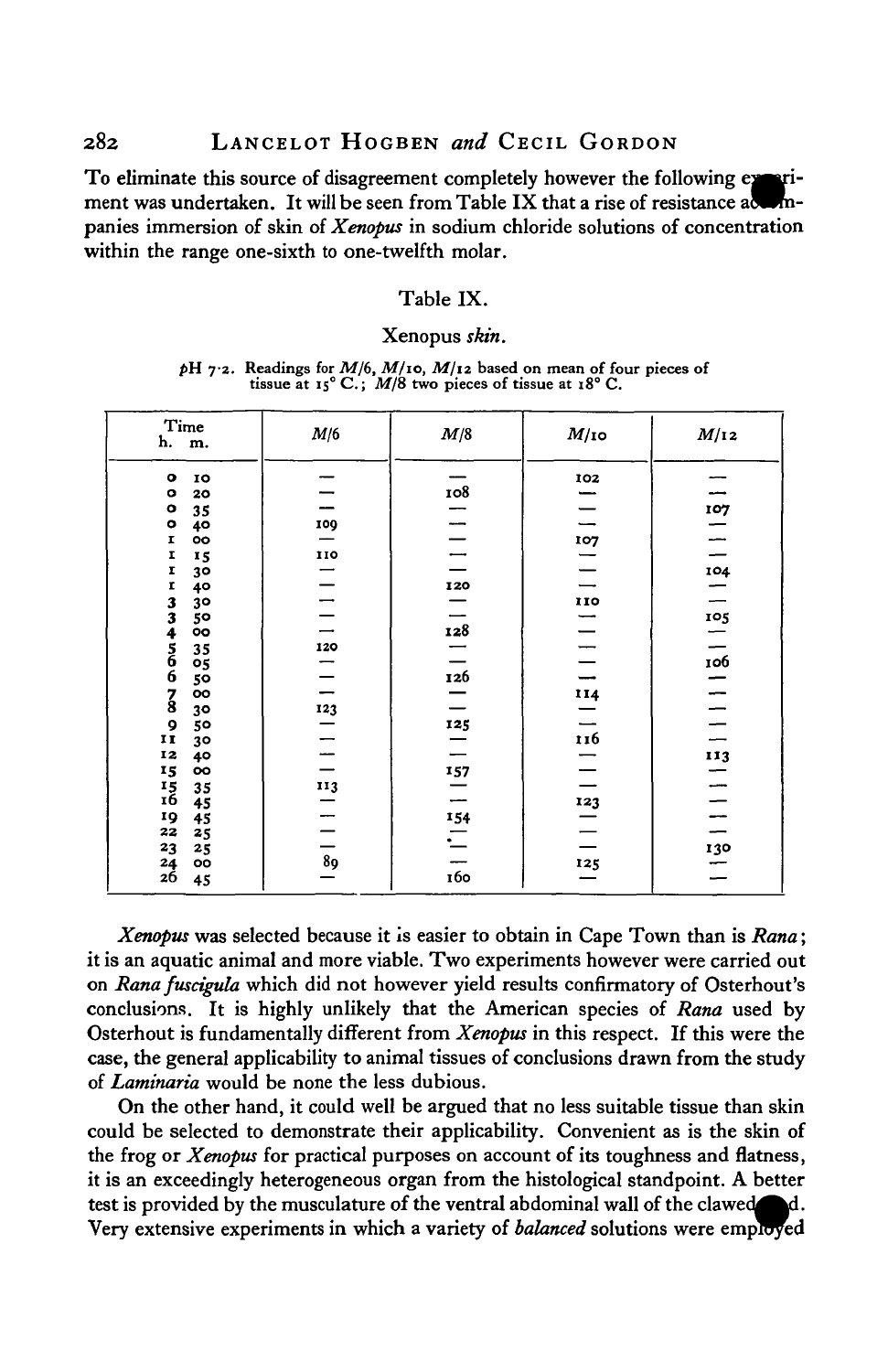were carried out on the ventral abdominal muscle of *Xenopus*. The persistence of irrich allity under the conditions of the experiment was repeatedly tested by placing pieces of tissue for varying periods in the conductivity cell and subsequently removing and stimulating them with a faradic current. The results obtained were not uniform. There was never a striking difference between tissue immersed in Ringer's solution or Mines' or other *balanced* solution on the one hand and in isotonic sodium chloride on the other. Solutions containing only potassium or only calcium in addition to sodium in varying proportions were also investigated. There is no need to cite a long list of protocols. The results are best described as chaotic, as far as they bear on the end in view, namely the interpretation of the specific influence of kations. In some cases resistance increased in pure sodium chloride, as in the following experiment:

### Table X.

#### *Ventral abdominal musculature* Xenopus.

| Time<br>h. m.         | Na 100 : Ko: Cao |                                         | Na 100 : Ca 2.5 : K 2.5 |                       |  |
|-----------------------|------------------|-----------------------------------------|-------------------------|-----------------------|--|
| $\bullet$<br>oo       | 100              |                                         | 100                     |                       |  |
| $\circ$<br>15         | 100              |                                         | 105                     |                       |  |
| $\circ$<br>30         |                  | 100                                     |                         | 100                   |  |
| $\bullet$<br>50       | 100              | 77                                      | 103                     | 92                    |  |
| 1<br>35               | 100              | 67                                      | 104                     | 97                    |  |
| 2<br>55               | 107              | 61                                      | 113                     | 95                    |  |
| 5<br>30               | 110              | 57                                      | 113                     | 104                   |  |
| 7<br>15               | 107              | 55                                      | 123                     | 100                   |  |
| IO<br>20              | 110              | 54                                      | 129                     | 101                   |  |
| 22<br>55              | 107              | 52                                      | 132                     | 90                    |  |
| 28<br>30              | 107              |                                         | 123                     | 95                    |  |
| 45                    | 91               | $\frac{51}{48}$                         | 100                     |                       |  |
| 37<br>46<br>25        | 107              | 53                                      |                         | $\frac{79}{76}$       |  |
| 49<br>55              | 100              |                                         | 91<br>86                |                       |  |
| 25                    | 119              | $\frac{53}{58}$                         | 78                      |                       |  |
| $\frac{54}{61}$<br>35 | 137              |                                         |                         |                       |  |
| 71<br>oo              | 123              | $^{74}_{82}$                            | 72<br>69                |                       |  |
| 79<br>oo              | 95               |                                         | 64                      |                       |  |
| 83<br>30              | 74               | $\begin{array}{c} 83 \\ 87 \end{array}$ | 59                      | 76765<br>6561<br>5852 |  |

**6° C.** *pU* **72.**

A number of experiments were carried out on other suitable contractile tissues, in particular the uterus of the viviparous Cape Dogfish *(Acanthias).* Resistance increased in isotonic sodium chloride in this instance as well. But the secretion of the mucous membrane overlying the muscular coats interfered somewhat with the experiments. The mammalian diaphragm suggested itself as a suitable piece of flat and at the same time fairly homogeneous tissue. Results obtained usually, however, gave polyphasic curves when plotted graphically. In the last three tables are given changes in resistance of rabbit's diaphragm immersed in three solutions, four pieces of tissue being employed with each test fluid.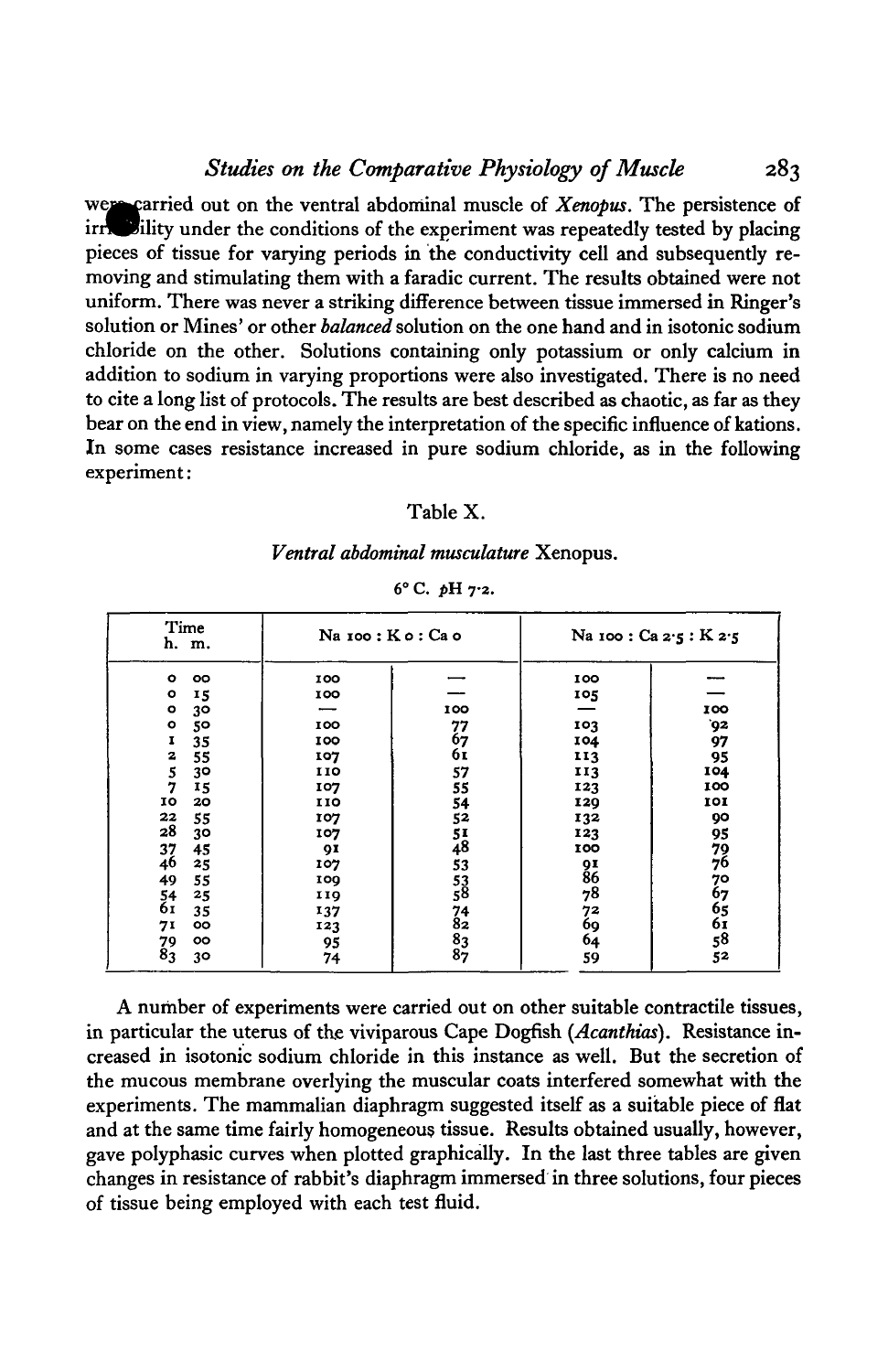#### Table XI.

#### *Rabbit's diaphragm.*

| $37^{\circ}$ C. pH $7.3$ |
|--------------------------|
|--------------------------|

| h. m.                                                   | $\boldsymbol{A}$            | $\boldsymbol{B}$      | $\boldsymbol{C}$ | D                    | Mean                         |
|---------------------------------------------------------|-----------------------------|-----------------------|------------------|----------------------|------------------------------|
| Na 100: $M/6$ .<br>(i)                                  |                             |                       |                  |                      |                              |
| oo<br>۰                                                 | 100                         | 100                   | 100              | 100                  | 100                          |
| 10<br>$\circ$                                           |                             | 95                    | 102              | 97                   | 97                           |
| $\circ$<br>30                                           |                             | 95                    | 101              | 100                  | 96                           |
| $\bullet$<br>45                                         | 937<br>884<br>88<br>84      | 92                    | 101              | 102                  | 95                           |
| oo<br>$\mathbf{I}$                                      |                             | 90                    | 100              | 100                  | 92                           |
| I<br>30                                                 |                             | 90                    | 109              | 100                  | 96                           |
| 15                                                      |                             | 120                   | II7              | 100                  | 107                          |
| $\begin{array}{c}\n2 \\ 3 \\ 5 \\ 6\n\end{array}$<br>oo | 91<br>96                    | 100                   | II4              | 96                   | 101                          |
| 45                                                      |                             |                       | 113              | $\frac{6}{78}$       | 99                           |
| 15                                                      |                             |                       | 105              |                      |                              |
| 30                                                      | 94<br>98<br>86              |                       | 97               |                      | 91<br>76                     |
| $\mathbf{I}$<br>3 <sup>o</sup>                          | 19                          | 94<br>84<br>68<br>5   | 33               | $\frac{54}{4}$       | 15                           |
| (ii) Na 100 : Ca $3 : M/6$ .                            |                             |                       |                  |                      |                              |
| oo<br>$\circ$                                           | 100                         | 100                   | 100              | 100                  | 100                          |
| 15<br>$\bullet$                                         | 105                         | 94                    | 8 <sub>I</sub>   | 100                  |                              |
| $\circ$<br>30                                           | 93                          | $\frac{91}{86}$       | 77<br>68         | 96<br>85<br>86<br>66 | 95<br>898<br>765<br>48<br>48 |
| 20<br>$\mathbf{I}$                                      | 73                          |                       |                  |                      |                              |
| $\overline{\mathbf{z}}$<br>oo                           | 55                          | 60                    | 60               |                      |                              |
| $\frac{4}{6}$<br>oo                                     | $\frac{40}{26}$             | 39                    | 47               |                      |                              |
| OO                                                      |                             | 27                    | 24               | 35                   |                              |
| (iii)                                                   | Na 100 : Ca $3: K_3: M/6$ . |                       |                  |                      |                              |
| oo<br>$\circ$                                           | 100                         | 100                   | 100              | 100                  | 100                          |
| $\circ$<br>15                                           | 85                          | 83                    | 96               | 90                   | 89                           |
| $\bullet$<br>45                                         | 100                         | 100                   | 97               | 90                   |                              |
| $\pmb{\mathbf{I}}$<br>15                                | 90                          | 100                   | 97               | 61                   | $^{97}_{87}$                 |
| I<br>45                                                 |                             |                       |                  | 54                   |                              |
| 2<br>15                                                 |                             |                       | 90<br>85         | 37                   | $\overline{66}$              |
| 15                                                      | $75$<br>$63$<br>$52$        | $\frac{89}{78}$<br>63 | 74               |                      | 54                           |
| $\frac{3}{5}$<br>15                                     | 30                          | 43                    | 52               | $^{25}_{16}$         | 35                           |

#### 4. CONCLUSIONS.

Disappointing as the results of the present investigation have been in so far as they throw light on the nature of the action of ions on tissues, we feel that the publication of the fruits of our own enquiries may be helpful to other workers in the same field. While we do not wish to cast any doubt on the authenticity of the evidence derived from the study of *Laminaria,* we are convinced that the conductivity method employed by Osterhout in his researches is unsuited to yield evidence as to the nature of ionic antagonism in animal tissues, and that the conclusions derived from the study of *Laminaria* are not of such general physiological significance as might be hoped to be the case. In particular we are unable to confirm Osterhout's observations on frog's skin, after taking several additional precautions essential to conductivity measurements made on animal tissues. Such precautions pre-eminently include compensation of capacity changes in the course of the *e{*hi-